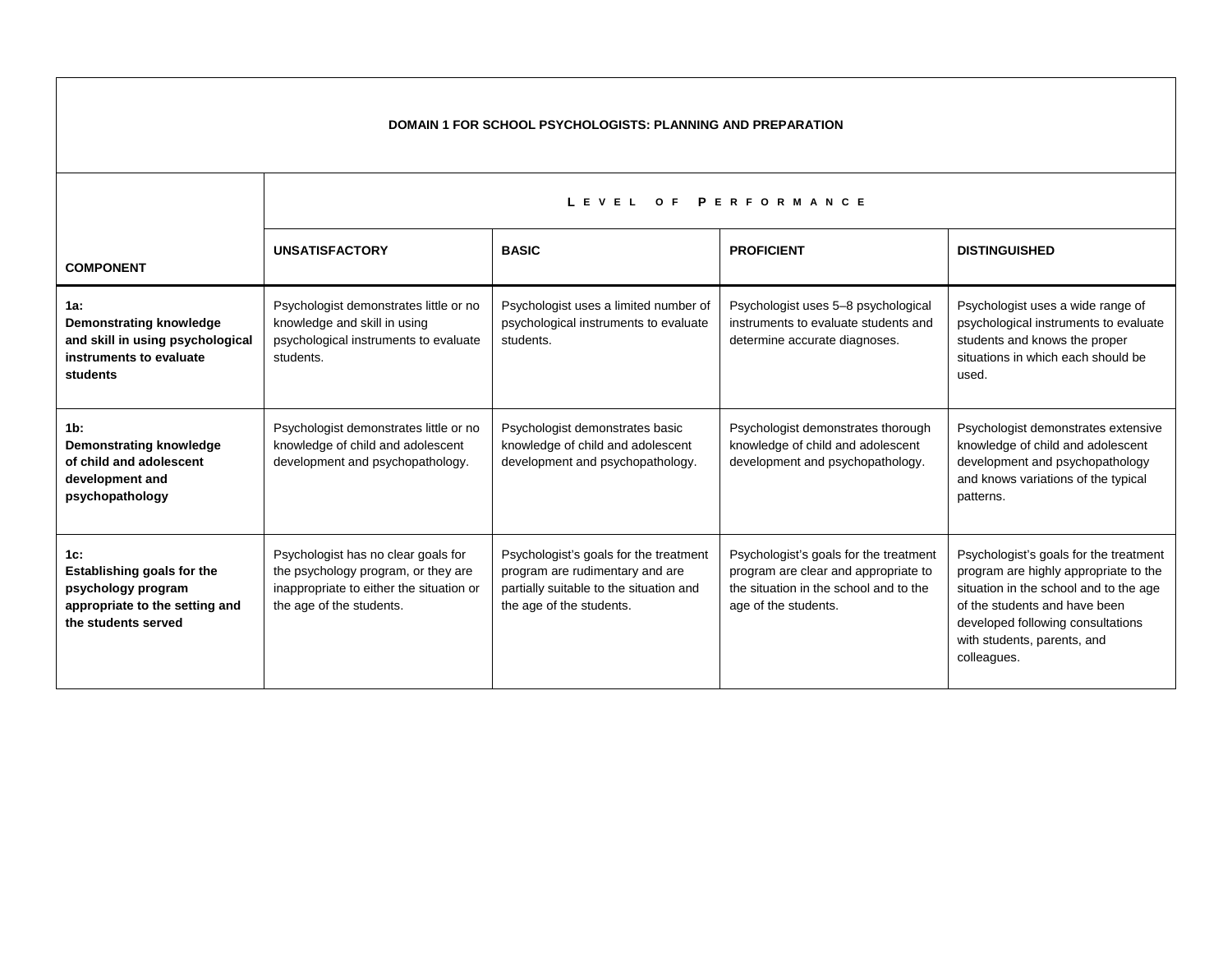|                                                                                                                                                                             | LEVEL OF PERFORMANCE                                                                                                                                            |                                                                                                                                                                                                          |                                                                                                                                                                                                                 |                                                                                                                                                                                                |  |
|-----------------------------------------------------------------------------------------------------------------------------------------------------------------------------|-----------------------------------------------------------------------------------------------------------------------------------------------------------------|----------------------------------------------------------------------------------------------------------------------------------------------------------------------------------------------------------|-----------------------------------------------------------------------------------------------------------------------------------------------------------------------------------------------------------------|------------------------------------------------------------------------------------------------------------------------------------------------------------------------------------------------|--|
| <b>COMPONENT</b>                                                                                                                                                            | <b>UNSATISFACTORY</b>                                                                                                                                           | <b>BASIC</b>                                                                                                                                                                                             | <b>PROFICIENT</b>                                                                                                                                                                                               | <b>DISTINGUISHED</b>                                                                                                                                                                           |  |
| 1d:<br>Demonstrating knowledge of<br>state and federal regulations<br>and of resources both within<br>and beyond the school and<br>district                                 | Psychologist demonstrates little or<br>no knowledge of governmental<br>regulations or of resources for<br>students available through the school<br>or district. | Psychologist displays awareness of<br>governmental regulations and of<br>resources for students available<br>through the school or district, but no<br>knowledge of resources available<br>more broadly. | Psychologist displays awareness of<br>governmental regulations and of<br>resources for students available<br>through the school or district and<br>some familiarity with resources<br>external to the district. | Psychologist's knowledge of<br>governmental regulations and of<br>resources for students is extensive.<br>including those available through the<br>school or district and in the<br>community. |  |
| 1e:<br><b>Planning the psychology</b><br>program, integrated with the<br>regular school program, to<br>meet the needs of individual<br>students and including<br>prevention | Psychologist's plan consists of a<br>random collection of unrelated<br>activities, lacking coherence or an<br>overall structure.                                | Psychologist's plan has a guiding<br>principle and includes a number of<br>worthwhile activities, but some of<br>them don't fit with the broader goals.                                                  | Psychologist has developed a plan<br>that includes the important aspects of<br>work in the setting.                                                                                                             | Psychologist's plan is highly coherent<br>and preventive and serves to support<br>students individually, within the<br>broader educational program.                                            |  |
| 1f:<br>Developing a plan to evaluate<br>the psychology program                                                                                                              | Psychologist has no plan to evaluate<br>the program or resists suggestions<br>that such an evaluation is important.                                             | Psychologist has a rudimentary plan<br>to evaluate the psychology program.                                                                                                                               | Psychologist's plan to evaluate the<br>program is organized around clear<br>goals and the collection of evidence<br>to indicate the degree to which the<br>goals have been met.                                 | Psychologist's evaluation plan is<br>highly sophisticated, with imaginative<br>sources of evidence and a clear path<br>toward improving the program on an<br>ongoing basis.                    |  |

**DOMAIN 1 FOR SCHOOL PSYCHOLOGISTS: PLANNING AND PREPARATION** *(continued)*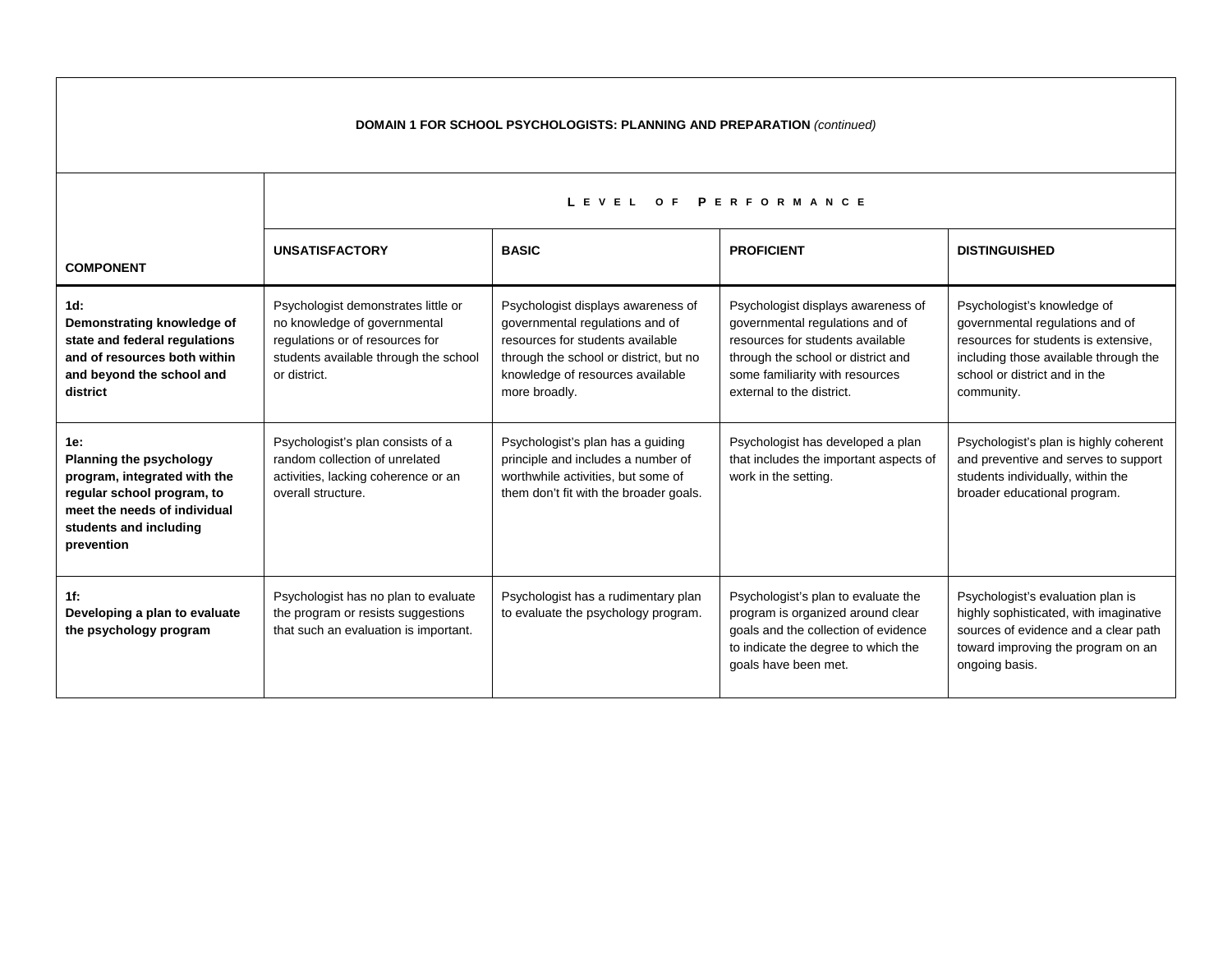|                                                                                      | LEVEL OF PERFORMANCE                                                                                                                                                                       |                                                                                                                                                                               |                                                                                                                                      |                                                                                                                                                                              |
|--------------------------------------------------------------------------------------|--------------------------------------------------------------------------------------------------------------------------------------------------------------------------------------------|-------------------------------------------------------------------------------------------------------------------------------------------------------------------------------|--------------------------------------------------------------------------------------------------------------------------------------|------------------------------------------------------------------------------------------------------------------------------------------------------------------------------|
| <b>COMPONENT</b>                                                                     | <b>UNSATISFACTORY</b>                                                                                                                                                                      | <b>BASIC</b>                                                                                                                                                                  | <b>PROFICIENT</b>                                                                                                                    | <b>DISTINGUISHED</b>                                                                                                                                                         |
| $2a$ :<br><b>Establishing rapport</b><br>with students                               | Psychologist's interactions with<br>students are negative or<br>inappropriate; students appear<br>uncomfortable in the testing center.                                                     | Psychologist's interactions are a mix<br>of positive and negative; the<br>psychologist's efforts at developing<br>rapport are partially successful.                           | Psychologist's interactions with<br>students are positive and respectful;<br>students appear comfortable in the<br>testing center.   | Students seek out the psychologist,<br>reflecting a high degree of comfort<br>and trust in the relationship.                                                                 |
| 2b:<br>Establishing a culture for<br>positive mental health<br>throughout the school | Psychologist makes no attempt to<br>establish a culture for positive mental<br>health in the school as a whole, either<br>among students or teachers, or<br>between students and teachers. | Psychologist's attempts to promote a<br>culture throughout the school for<br>positive mental health in the school<br>among students and teachers are<br>partially successful. | Psychologist promotes a culture<br>throughout the school for positive<br>mental health in the school among<br>students and teachers. | The culture in the school for positive<br>mental health among students and<br>teachers, while guided by the<br>psychologist, is maintained by both<br>teachers and students. |
| 2c:<br><b>Establishing and maintaining</b><br>clear procedures for referrals         | No procedures for referrals have<br>been established; when teachers<br>want to refer a student for special<br>services, they are not sure how to go<br>about it.                           | Psychologist has established<br>procedures for referrals, but the<br>details are not always clear.                                                                            | Procedures for referrals and for<br>meetings and consultations with<br>parents and administrators are clear<br>to everyone.          | Procedures for all aspects of referral<br>and testing protocols are clear to<br>everyone and have been developed<br>in consultation with teachers and<br>administrators.     |

## **DOMAIN 2 FOR SCHOOL PSYCHOLOGISTS: THE ENVIRONMENT**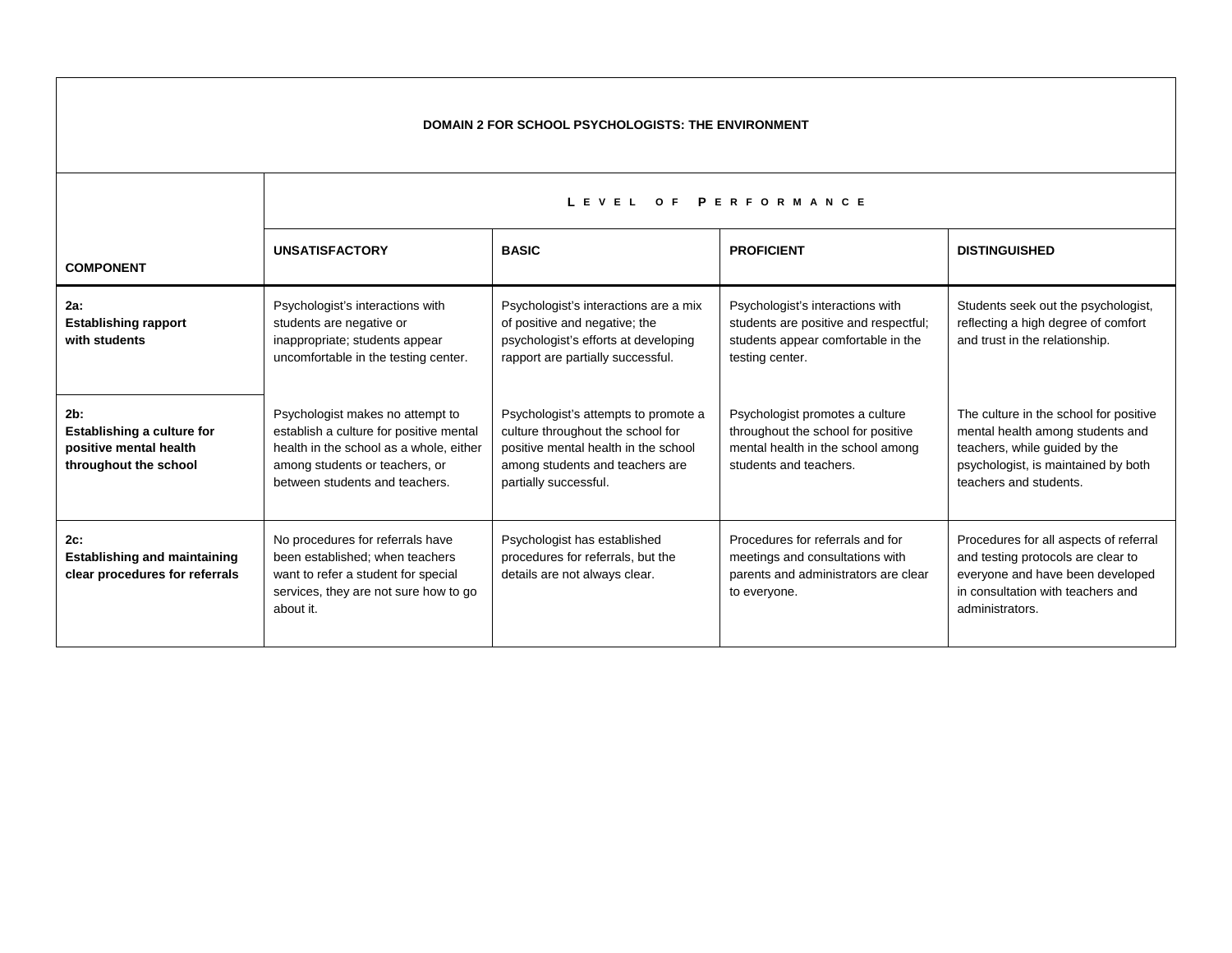|                                                                                            | LEVEL OF PERFORMANCE                                                                                                                                                          |                                                                                                                                                                                                                    |                                                                                                                                                                                                      |                                                                                                                                                                                                   |
|--------------------------------------------------------------------------------------------|-------------------------------------------------------------------------------------------------------------------------------------------------------------------------------|--------------------------------------------------------------------------------------------------------------------------------------------------------------------------------------------------------------------|------------------------------------------------------------------------------------------------------------------------------------------------------------------------------------------------------|---------------------------------------------------------------------------------------------------------------------------------------------------------------------------------------------------|
| <b>COMPONENT</b>                                                                           | <b>UNSATISFACTORY</b>                                                                                                                                                         | <b>BASIC</b>                                                                                                                                                                                                       | <b>PROFICIENT</b>                                                                                                                                                                                    | <b>DISTINGUISHED</b>                                                                                                                                                                              |
| $2d$ :<br><b>Establishing standards of</b><br>conduct in the testing center                | No standards of conduct have been<br>established, and psychologist<br>disregards or fails to address<br>negative student behavior during an<br>evaluation.                    | Standards of conduct appear to have<br>been established in the testing<br>center. Psychologist's attempts to<br>monitor and correct negative student<br>behavior during an evaluation are<br>partially successful. | Standards of conduct have been<br>established in the testing center.<br>Psychologist monitors student<br>behavior against those standards;<br>response to students is appropriate<br>and respectful. | Standards of conduct have been<br>established in the testing center.<br>Psychologist's monitoring of students<br>is subtle and preventive, and students<br>engage in self-monitoring of behavior. |
| $2e$ :<br>Organizing physical space for<br>testing of students and storage<br>of materials | The testing center is disorganized<br>and poorly suited to student<br>evaluations. Materials are not stored<br>in a secure location and are difficult to<br>find when needed. | Materials in the testing center are<br>stored securely, but the center is not<br>completely well organized, and<br>materials are difficult to find when<br>needed.                                                 | The testing center is well organized;<br>materials are stored in a secure<br>location and are available when<br>needed.                                                                              | The testing center is highly organized<br>and is inviting to students. Materials<br>are stored in a secure location and<br>are convenient when needed.                                            |

**DOMAIN 2 FOR SCHOOL PSYCHOLOGISTS: THE ENVIRONMENT** *(continued)*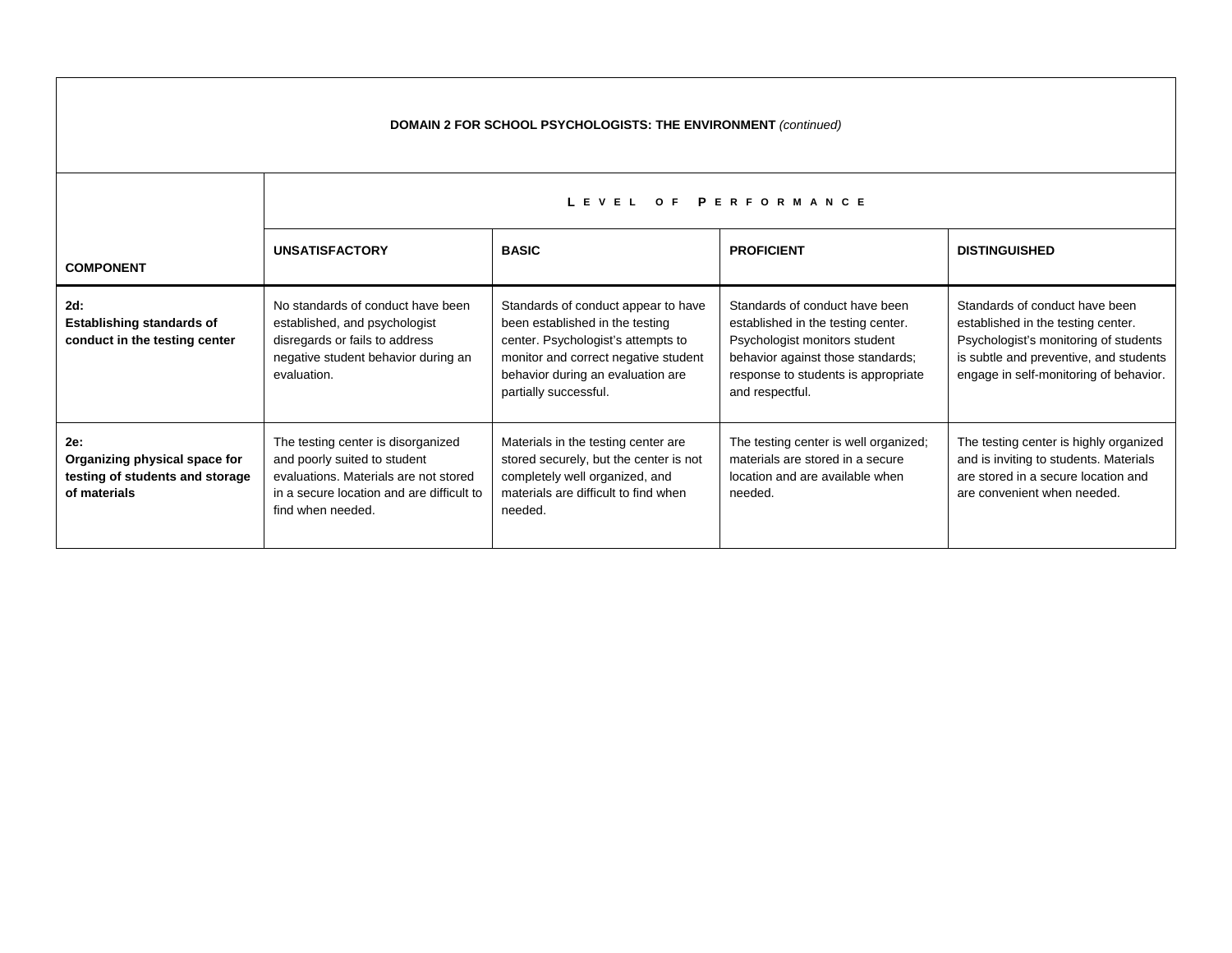|                                                                                                                                                | LEVEL OF PERFORMANCE                                                                                                                                                      |                                                                                                                                                                            |                                                                                                                                                            |                                                                                                                                                                                                                                                                                        |
|------------------------------------------------------------------------------------------------------------------------------------------------|---------------------------------------------------------------------------------------------------------------------------------------------------------------------------|----------------------------------------------------------------------------------------------------------------------------------------------------------------------------|------------------------------------------------------------------------------------------------------------------------------------------------------------|----------------------------------------------------------------------------------------------------------------------------------------------------------------------------------------------------------------------------------------------------------------------------------------|
| <b>COMPONENT</b>                                                                                                                               | <b>UNSATISFACTORY</b>                                                                                                                                                     | <b>BASIC</b>                                                                                                                                                               | <b>PROFICIENT</b>                                                                                                                                          | <b>DISTINGUISHED</b>                                                                                                                                                                                                                                                                   |
| $3a$ :<br><b>Responding to referrals;</b><br>consulting with teachers and<br>administrators                                                    | Psychologist fails to consult with<br>colleagues or to tailor evaluations to<br>the questions raised in the referral.                                                     | Psychologist consults on a sporadic<br>basis with colleagues, making<br>partially successful attempts to tailor<br>evaluations to the questions raised in<br>the referral. | Psychologist consults frequently with<br>colleagues, tailoring evaluations to<br>the questions raised in the referral.                                     | Psychologist consults frequently with<br>colleagues, contributing own insights<br>and tailoring evaluations to the<br>questions raised in the referral.                                                                                                                                |
| $3b$ :<br>Evaluating student needs in<br>compliance with National<br><b>Association of School</b><br><b>Psychologists (NASP)</b><br>guidelines | Psychologist resists administering<br>evaluations, selects instruments<br>inappropriate to the situation, or does<br>not follow established procedures and<br>guidelines. | Psychologist attempts to administer<br>appropriate evaluation instruments to<br>students but does not always follow<br>established time lines and<br>safeguards.           | Psychologist administers appropriate<br>evaluation instruments to students<br>and ensures that all procedures and<br>safeguards are faithfully adhered to. | Psychologist selects, from a broad<br>repertoire, those assessments that<br>are most appropriate to the referral<br>questions and conducts information<br>sessions with colleagues to ensure<br>that they fully understand and comply<br>with procedural time lines and<br>safeguards. |
| 3c:<br><b>Chairing evaluation team</b>                                                                                                         | Psychologist declines to assume<br>leadership of the evaluation team.                                                                                                     | Psychologist assumes leadership of<br>the evaluation team when directed to<br>do so, preparing adequate IEPs.                                                              | Psychologist assumes leadership of<br>the evaluation team as a standard<br>expectation; prepares detailed IEPs.                                            | Psychologist assumes leadership of<br>the evaluation team and takes<br>initiative in assembling materials for<br>meetings. IEPs are prepared in an<br>exemplary manner.                                                                                                                |

**DOMAIN 3 FOR SCHOOL PSYCHOLOGISTS: DELIVERY OF SERVICE**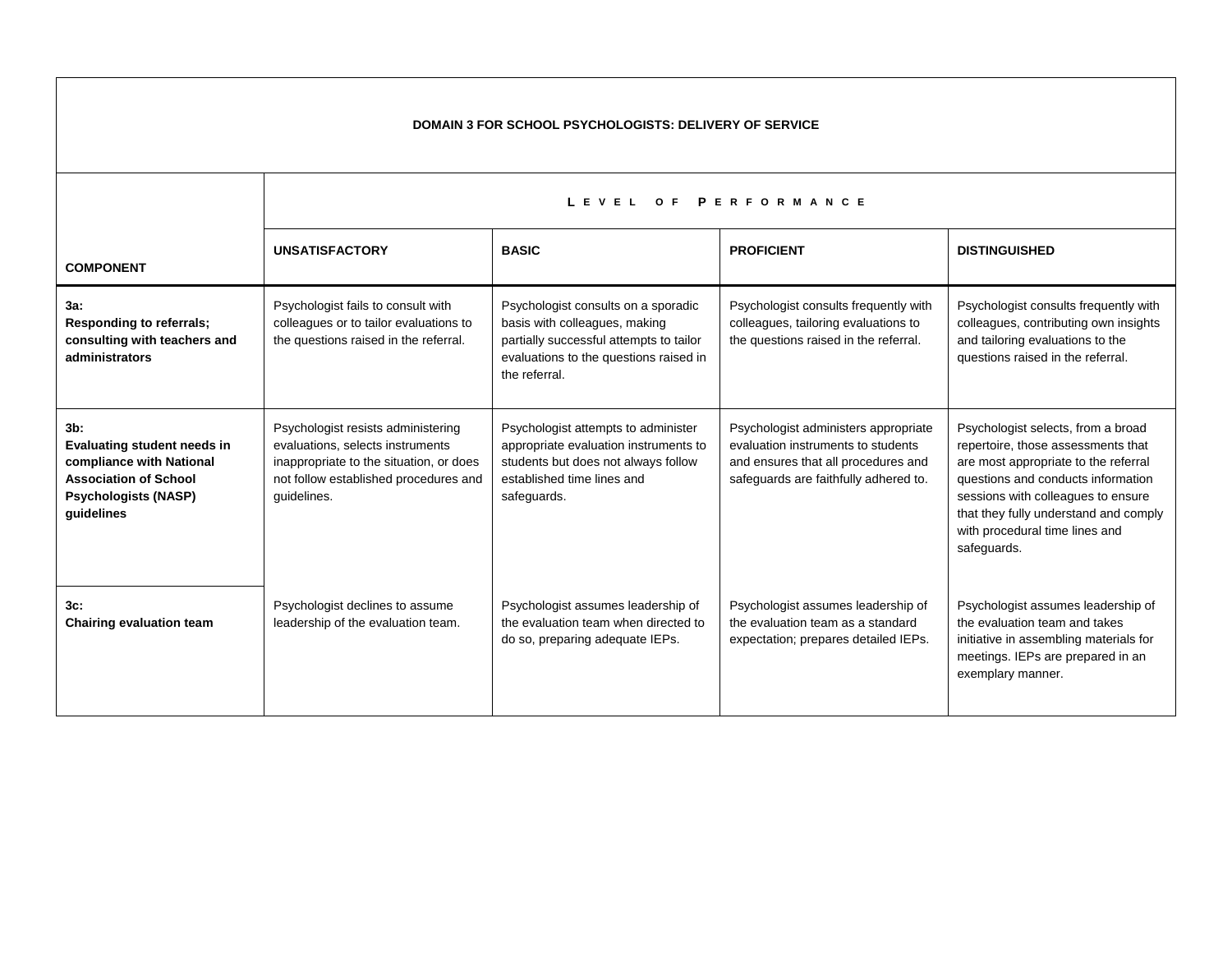|                                                                                                       | LEVEL OF PERFORMANCE                                                                                                                          |                                                                                                                               |                                                                                                                |                                                                                                                                                                     |  |
|-------------------------------------------------------------------------------------------------------|-----------------------------------------------------------------------------------------------------------------------------------------------|-------------------------------------------------------------------------------------------------------------------------------|----------------------------------------------------------------------------------------------------------------|---------------------------------------------------------------------------------------------------------------------------------------------------------------------|--|
| <b>COMPONENT</b>                                                                                      | <b>UNSATISFACTORY</b>                                                                                                                         | <b>BASIC</b>                                                                                                                  | <b>PROFICIENT</b>                                                                                              | <b>DISTINGUISHED</b>                                                                                                                                                |  |
| $3d$ :<br><b>Planning interventions to</b><br>maximize students' likelihood<br>of success             | Psychologist fails to plan<br>interventions suitable to students, or<br>interventions are mismatched with the<br>findings of the assessments. | Psychologist's plans for students are<br>partially suitable for them or are<br>sporadically aligned with identified<br>needs. | Psychologist's plans for students are<br>suitable for them and are aligned with<br>identified needs.           | Psychologist develops<br>comprehensive plans for students,<br>finding ways to creatively meet<br>student needs and incorporate many<br>related elements.            |  |
| 3e.<br><b>Maintaining contact with</b><br>physicians and community<br>mental health service providers | Psychologist declines to maintain<br>contact with physicians and<br>community mental health service<br>providers.                             | Psychologist maintains occasional<br>contact with physicians and<br>community mental health service<br>providers.             | Psychologist maintains ongoing<br>contact with physicians and<br>community mental health service<br>providers. | Psychologist maintains ongoing<br>contact with physicians and<br>community mental health service<br>providers and initiates contacts when<br>needed.                |  |
| $3f$ :<br>Demonstrating flexibility and<br>responsiveness                                             | Psychologist adheres to the plan or<br>program, in spite of evidence of its<br>inadequacy.                                                    | Psychologist makes modest changes<br>in the treatment program when<br>confronted with evidence of the need<br>for change.     | Psychologist makes revisions in the<br>treatment program when it is needed.                                    | Psychologist is continually seeking<br>ways to improve the treatment<br>program and makes changes as<br>needed in response to student,<br>parent, or teacher input. |  |

## **DOMAIN 3 FOR SCHOOL PSYCHOLOGISTS: DELIVERY OF SERVICE** *(continued)*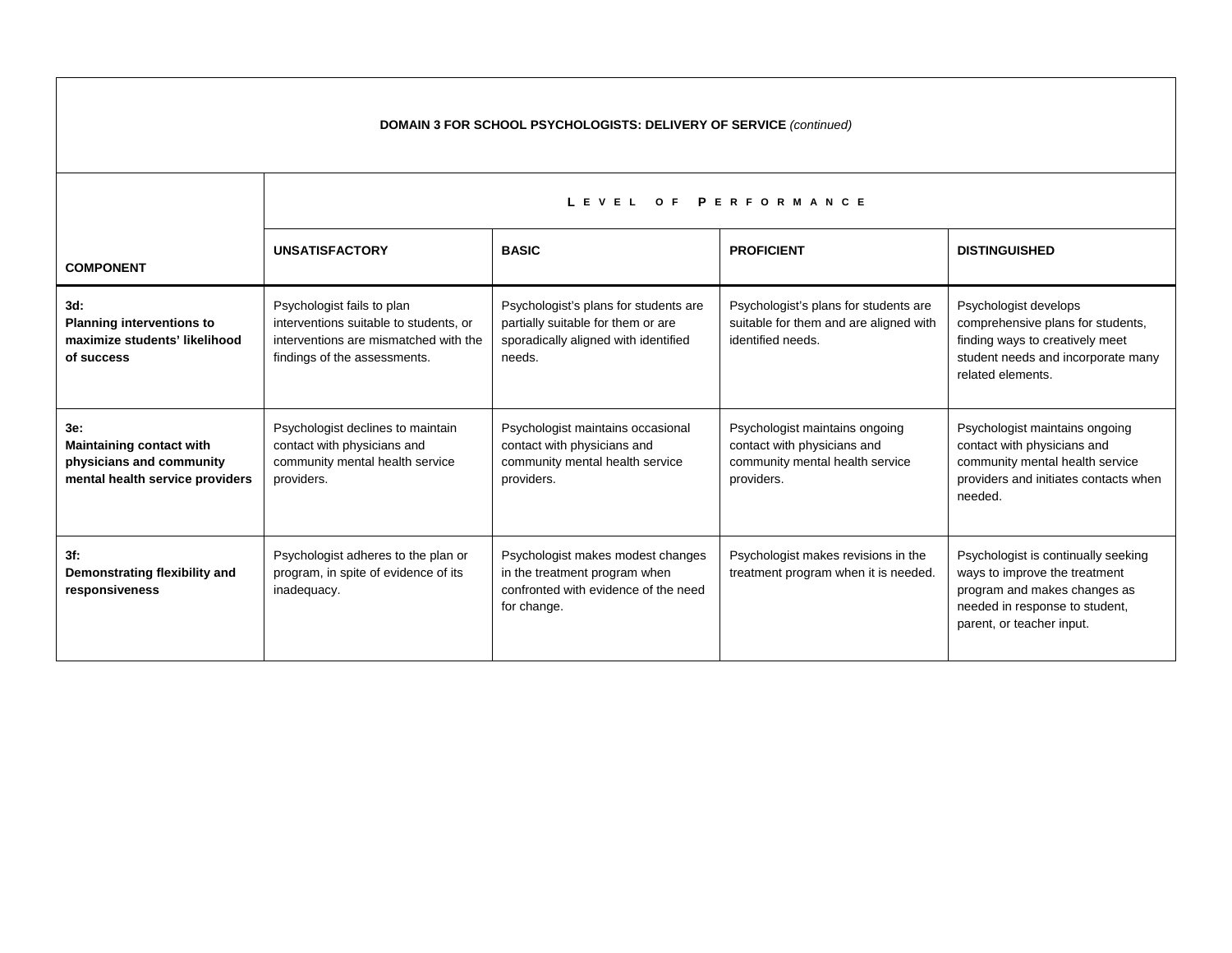|                                            | OF PERFORMANCE<br>LEVEL                                                                                                                               |                                                                                                                                                                                           |                                                                                                                                                                                                                                                                 |                                                                                                                                                                                                                                                     |
|--------------------------------------------|-------------------------------------------------------------------------------------------------------------------------------------------------------|-------------------------------------------------------------------------------------------------------------------------------------------------------------------------------------------|-----------------------------------------------------------------------------------------------------------------------------------------------------------------------------------------------------------------------------------------------------------------|-----------------------------------------------------------------------------------------------------------------------------------------------------------------------------------------------------------------------------------------------------|
| <b>COMPONENT</b>                           | <b>UNSATISFACTORY</b>                                                                                                                                 | <b>BASIC</b>                                                                                                                                                                              | <b>PROFICIENT</b>                                                                                                                                                                                                                                               | <b>DISTINGUISHED</b>                                                                                                                                                                                                                                |
| 4a:<br><b>Reflecting on practice</b>       | Psychologist does not reflect on<br>practice, or the reflections are<br>inaccurate or self-serving.                                                   | Psychologist's reflection on practice<br>is moderately accurate and objective<br>without citing specific examples, and<br>with only global suggestions as to<br>how it might be improved. | Psychologist's reflection provides an<br>accurate and objective description of<br>practice, citing specific positive and<br>negative characteristics. Psychologist<br>makes some specific suggestions as<br>to how the counseling program might<br>be improved. | Psychologist's reflection is highly<br>accurate and perceptive, citing<br>specific examples that were not fully<br>successful for at least some students.<br>Psychologist draws on an extensive<br>repertoire to suggest alternative<br>strategies. |
| 4b:<br><b>Communicating with families</b>  | Psychologist fails to communicate<br>with families and secure necessary<br>permission for evaluations or<br>communicates in an insensitive<br>manner. | Psychologist's communication with<br>families is partially successful;<br>permissions are obtained, but there<br>are occasional insensitivities to<br>cultural and linguistic traditions. | Psychologist communicates with<br>families and secures necessary<br>permission for evaluations and does<br>so in a manner sensitive to cultural<br>and linguistic traditions.                                                                                   | Psychologist secures necessary<br>permissions and communicates with<br>families in a manner highly sensitive<br>to cultural and linguistic traditions.<br>Psychologist reaches out to families<br>of students to enhance trust.                     |
| 4c:<br><b>Maintaining accurate records</b> | Psychologist's records are in<br>disarray; they may be missing,<br>illegible, or stored in an insecure<br>location.                                   | Psychologist's records are accurate<br>and legible and are stored in a secure<br>location.                                                                                                | Psychologist's records are accurate<br>and legible, well organized, and<br>stored in a secure location.                                                                                                                                                         | Psychologist's records are accurate<br>and legible, well organized, and<br>stored in a secure location. They are<br>written to be understandable to<br>another qualified professional.                                                              |

**DOMAIN 4 FOR SCHOOL PSYCHOLOGISTS: PROFESSIONAL RESPONSIBILITIES**